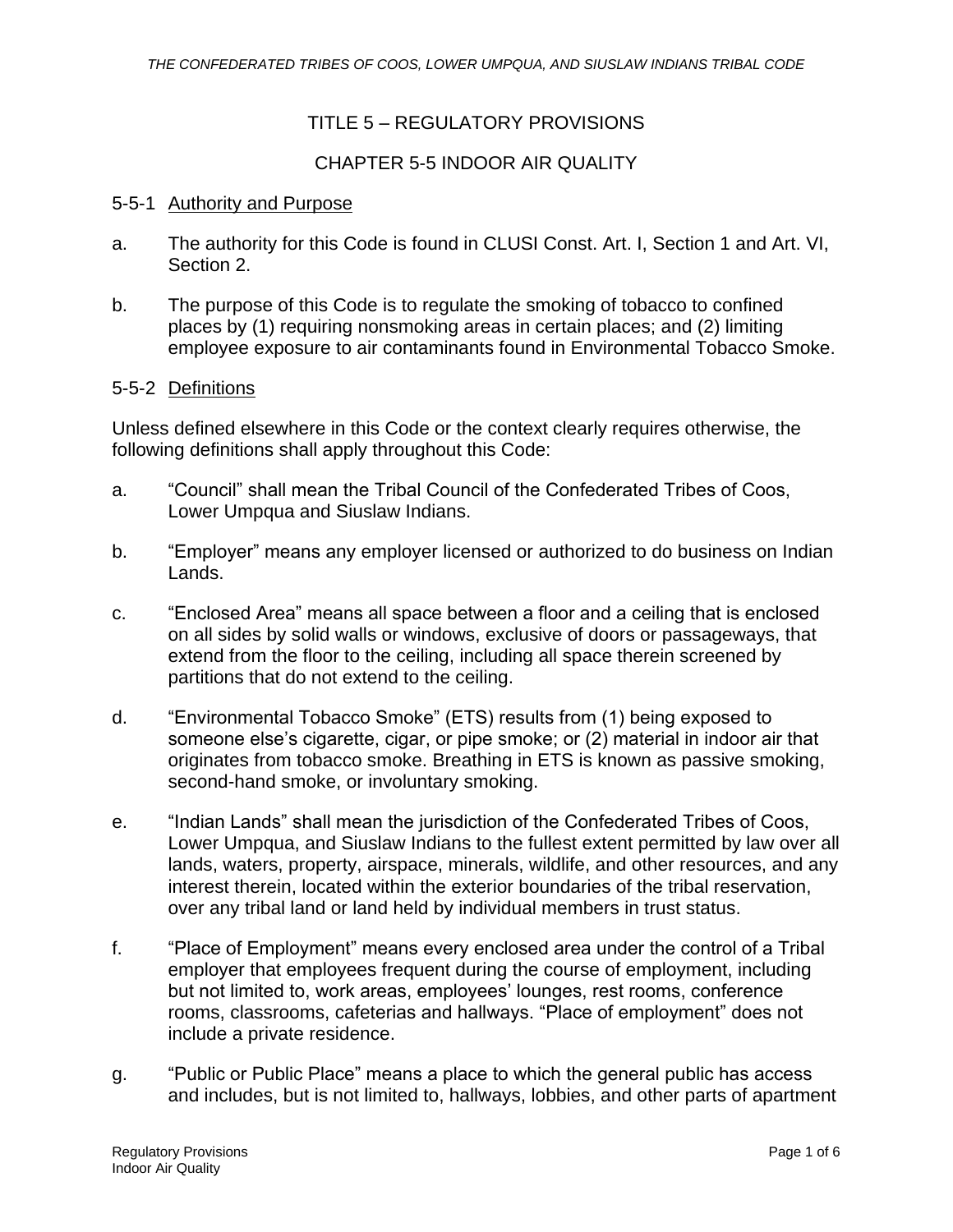designed for actual residence, schools, places of amusement, parks, playgrounds and premises used in connection with public passenger transportation.

- h. "Smoking Instrument" means any cigar, cigarette, pipe or other smoking equipment.
- i. "Tribes" or "Tribal" shall mean the Confederated Tribes of Coos, Lower Umpqua and Siuslaw Indians of Oregon.

#### 5-5-3 Smoking Prohibited in Nonsmoking Areas

- a. A person may not smoke or carry any lighted smoking instrument in a Public Place or Place of Employment in areas designated as nonsmoking.
- b. A person may not smoke or carry any lighted smoking instrument within twentyfive (25) feet of the following parts of Public Places or Places of Employment:
	- (1) Entrances;
	- (2) Exits;
	- (3) Windows that open;
	- (4) Ventilation intakes that serve an enclosed area; and
	- (5) Boundaries of parks, playgrounds, community gardens, places of amusement, and designated non-smoking events.

#### 5-5-4 Smoke Free Place of Employment Required; Exceptions; Posting Signs

- a. Except as provided in subsection (b) of this section, an Employer shall provide a Place of Employment that is free of tobacco smoke for all employees.
- b. Smoking is allowed in the following areas and is not subject to the smoking restrictions in subsection (a) of this section:
	- (1) Places where the Tribes are authorized to engage in Class II and /or Class III gaming activities as those terms are defined under the Indian Gaming Regulatory Act;
	- (2) Retail businesses primarily engaged in the sale of tobacco or tobacco products on Indian lands;
	- (3) Restaurants posted as off-limits to minors or areas of restaurants posted as off-limits to minors;
	- (4) Bars or taverns posted as off-limits to minors; and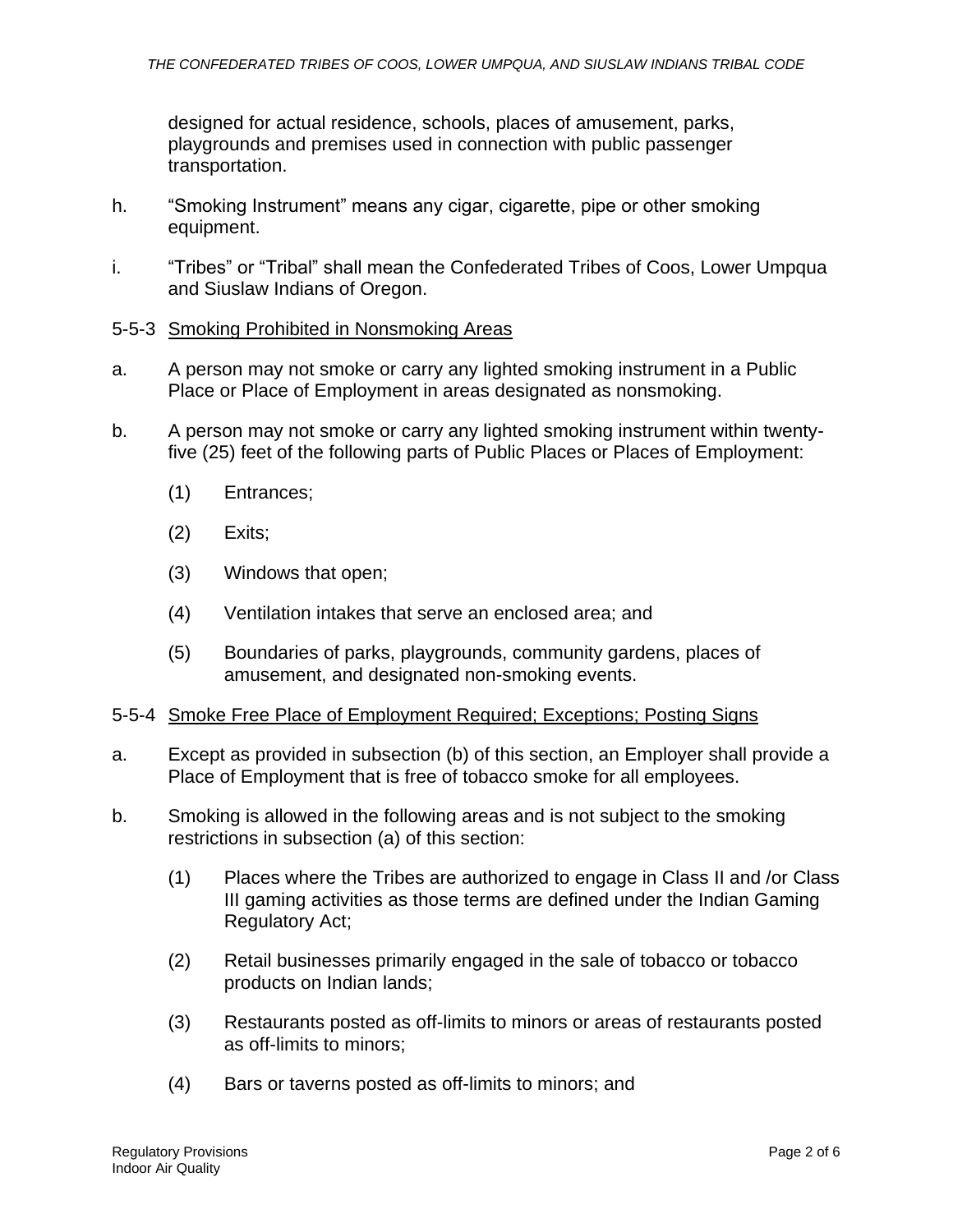- (5) Any other place as designated by Tribal Resolution and/or Code.
- c. An employer, except in those places described in subsection (b) of this section, shall post nonsmoking signs approved by the Tribal Gaming Commission or the Department of Natural Resources.

## 5-5-5 Duties of the Confederated Tribes' Gaming Commission

- a. The Tribal Gaming Commission for any gaming facility, and the Tribal Administration's Natural Resources Department for all other Indian Lands except when another Tribal department is so designated by Tribal Council resolution, in accordance with the provisions of this Code:
	- (1) Shall adopt rules necessary to implement and enforce the provisions of this Code;
	- (2) Shall be responsible for compliance with such rules;
	- (3) Shall establish by rule exposure limits for toxic and hazardous substance air contaminants commonly contained in ETS. Established limits must meet or exceed current limits set by the United States Environmental Protection Agency and the Oregon Occupational Safety and Health Division. Contaminants will include, but not be limited, to the following substances:
		- (A) Ammonia
		- (B) Arsenic
		- (C) Benzene
		- (D) Butane
		- (E) Carbon dioxide
		- (F) Carbon monoxide
		- (G) Cadmium
		- (H) Cyanide
		- (I) DDT
		- (J) Formaldehyde
		- (K) Lead
		- (L) Methyl isocyanate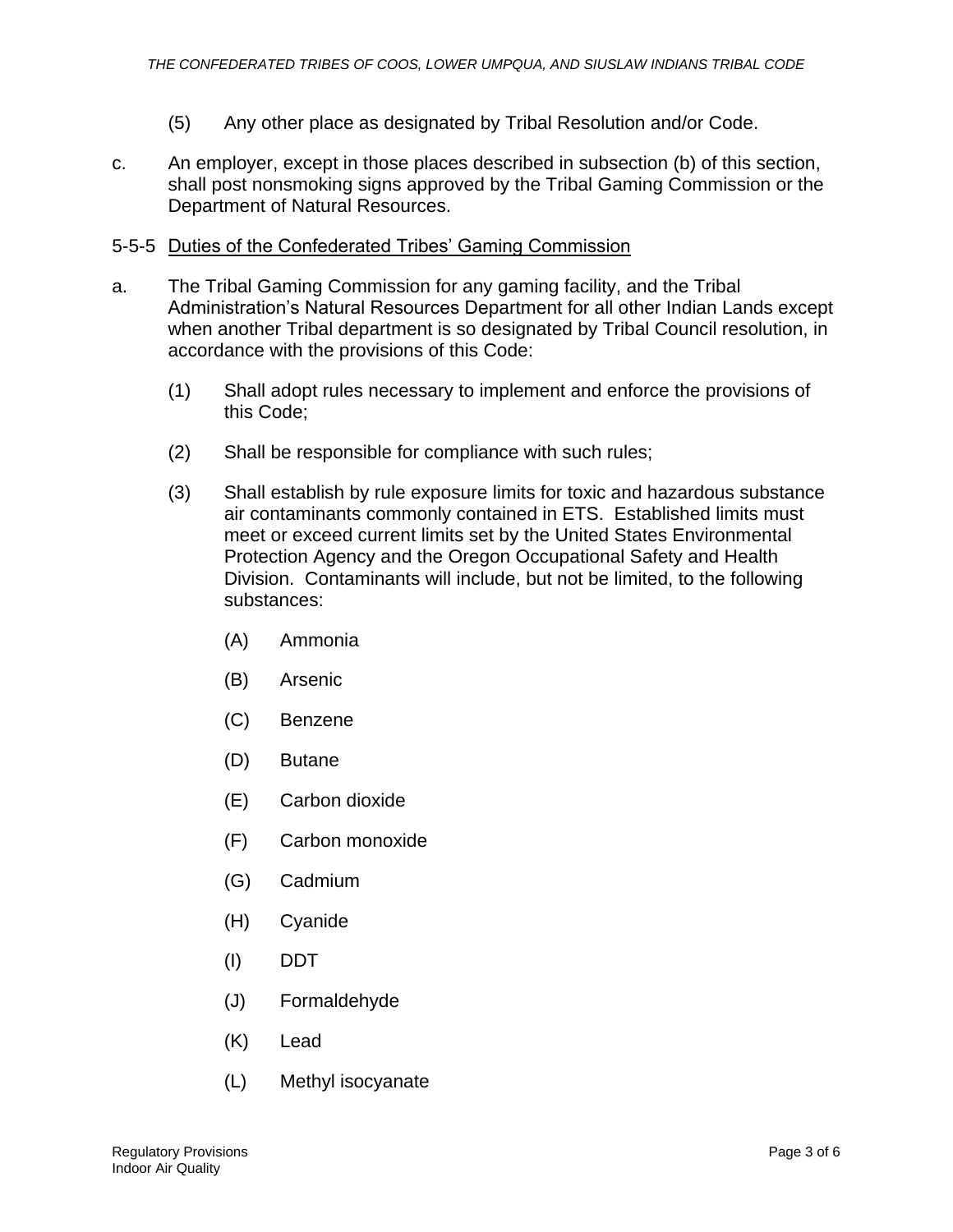#### 5-5-6 Enforcement.

As provided for under this Code, the Tribes Gaming Commission and/or their designee, or the Tribal Administration's Department of Natural Resources and/or their designee may institute an action in Tribal Court for violations of this Code in accordance with CLUSITC 3-3 within their respective areas or responsibility.

#### 5-5-7 Penalties

Unless otherwise provided, a violation of this Code shall be a Class E, as provided CLUSITC 3-3-6.

#### 5-5-8 Exception

Use of tobacco for ceremonial purposes is permitted. Ceremonial purposes are defined by the Chief.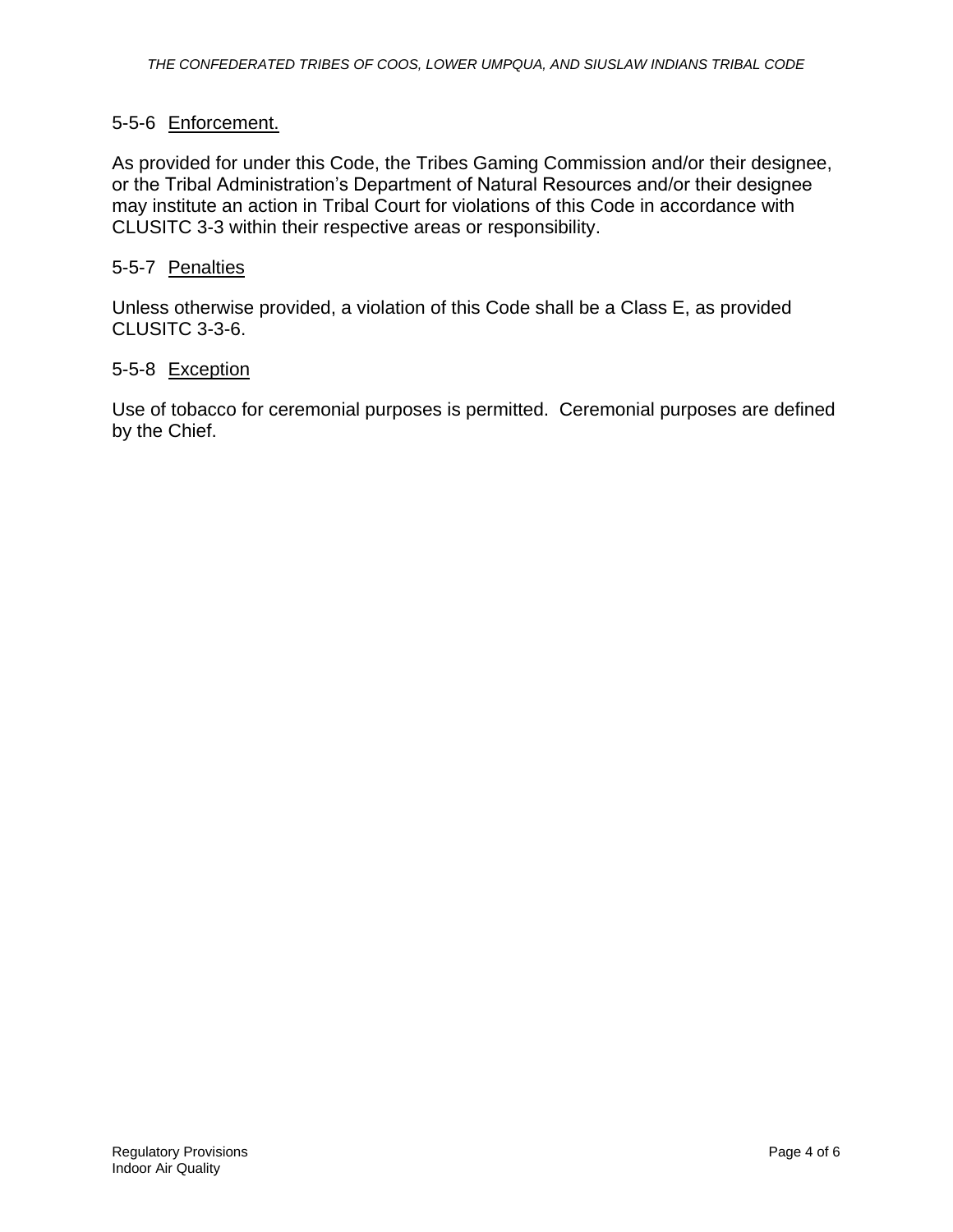# APPENDIX A

## LEGISLATIVE HISTORY AND EDITORIAL CHANGES